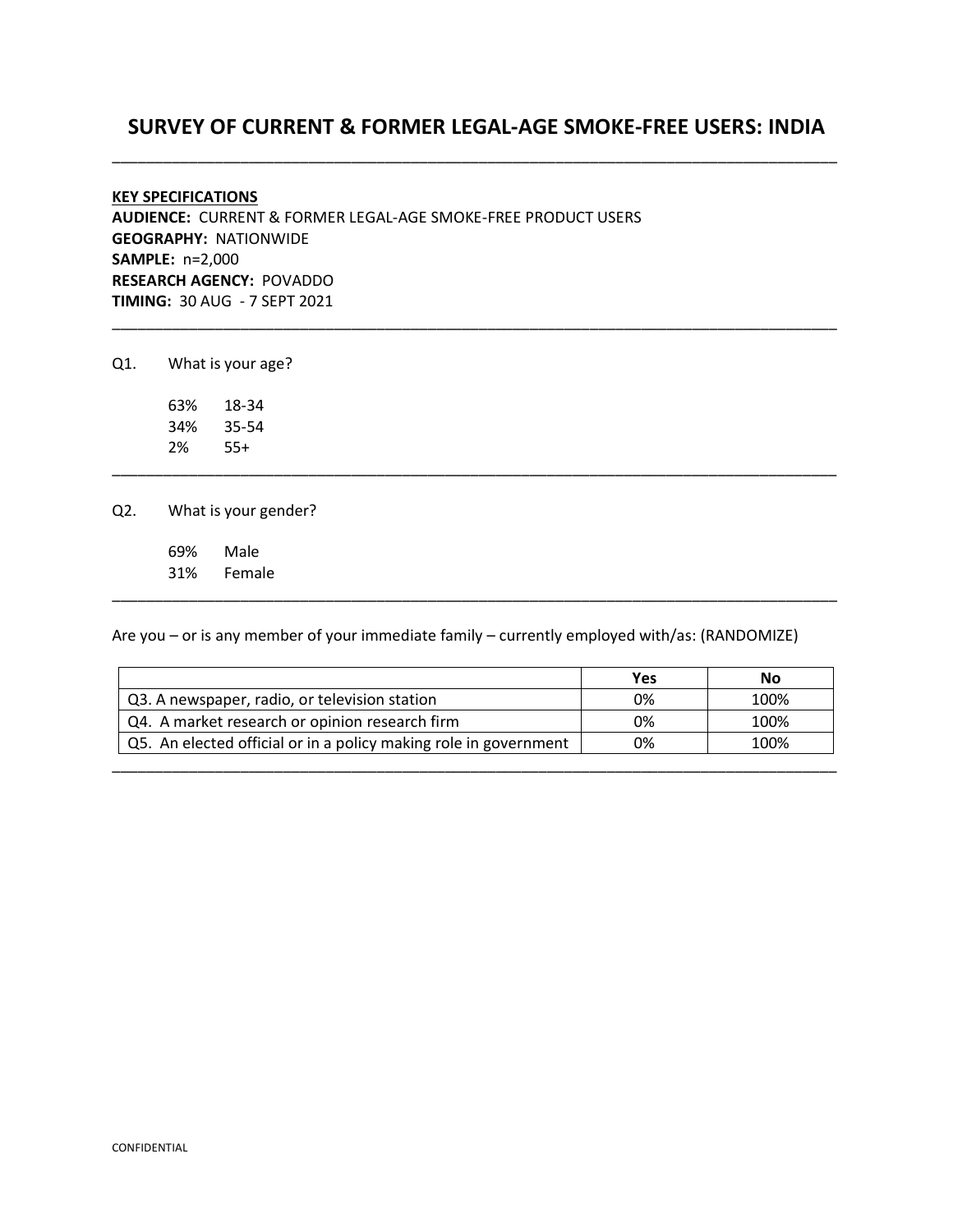Please indicate how familiar you are with each of the following products…(RANDOMIZE)

|                                                                                          | <b>Very</b><br>familiar | Somewhat<br>familiar | Know what<br>they are, but<br>not very<br>familiar | Not at all<br>familiar | <b>Total</b><br><b>Familiar</b> | <b>Total</b><br><b>Not</b><br><b>Familiar</b> |
|------------------------------------------------------------------------------------------|-------------------------|----------------------|----------------------------------------------------|------------------------|---------------------------------|-----------------------------------------------|
| Q6. E-cigarettes, also<br>referred to as an<br>electronic cigarettes or<br>e-vapor       | 65%                     | 26%                  | 7%                                                 | 2%                     | 91%                             | 9%                                            |
| Q7. Heated tobacco<br>products, also referred<br>to as heat-not-burn<br>tobacco products | 51%                     | 32%                  | 10%                                                | 7%                     | 83%                             | 17%                                           |
| Q8. Cryptocurrency                                                                       | 69%                     | 24%                  | 5%                                                 | 1%                     | 93%                             | 7%                                            |
| Q9. Pesticides                                                                           | 61%                     | 28%                  | 8%                                                 | 3%                     | 89%                             | 11%                                           |
| Q10. Virtual reality (VR)<br>headsets                                                    | 68%                     | 26%                  | 5%                                                 | 2%                     | 93%                             | 7%                                            |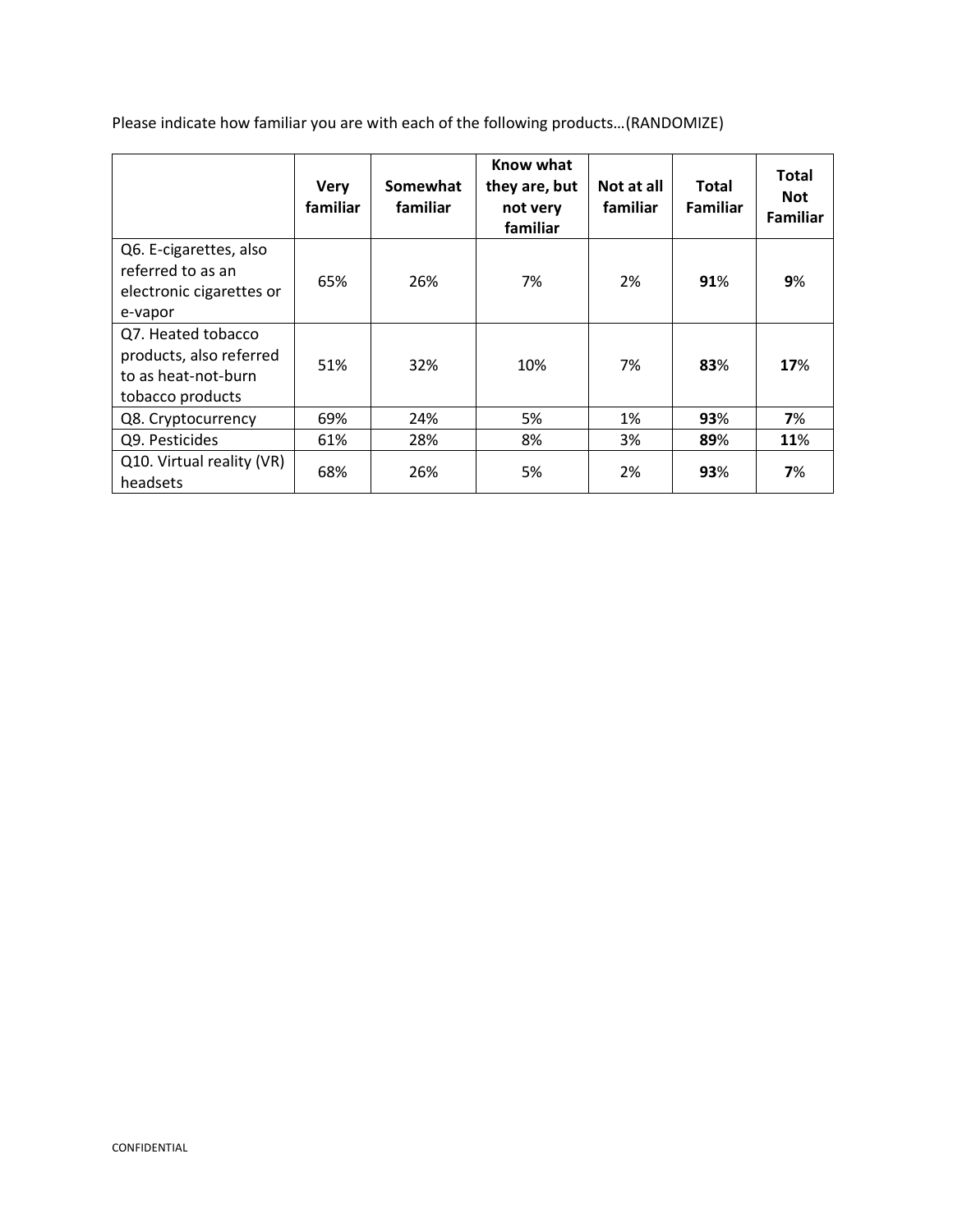Q11. Do you currently use **e-cigarettes**? 69% Yes 31% No \_\_\_\_\_\_\_\_\_\_\_\_\_\_\_\_\_\_\_\_\_\_\_\_\_\_\_\_\_\_\_\_\_\_\_\_\_\_\_\_\_\_\_\_\_\_\_\_\_\_\_\_\_\_\_\_\_\_\_\_\_\_\_\_\_\_\_\_\_\_\_\_\_\_\_\_\_\_\_\_\_\_\_\_\_ Q12. **[ASK IF Q11=1]** How frequently do you currently use e-cigarettes? 64% Regularly (multiple times a week) 35% Occasionally 1% Rarely \_\_\_\_\_\_\_\_\_\_\_\_\_\_\_\_\_\_\_\_\_\_\_\_\_\_\_\_\_\_\_\_\_\_\_\_\_\_\_\_\_\_\_\_\_\_\_\_\_\_\_\_\_\_\_\_\_\_\_\_\_\_\_\_\_\_\_\_\_\_\_\_\_\_\_\_\_\_\_\_\_\_\_\_\_ Q13. [ASK IF Q11=1] Did you use **e-cigarettes** on a regular or occasional basis prior to September 2019? 90% Yes 10% No \_\_\_\_\_\_\_\_\_\_\_\_\_\_\_\_\_\_\_\_\_\_\_\_\_\_\_\_\_\_\_\_\_\_\_\_\_\_\_\_\_\_\_\_\_\_\_\_\_\_\_\_\_\_\_\_\_\_\_\_\_\_\_\_\_\_\_\_\_\_\_\_\_\_\_\_\_\_\_\_\_\_\_\_\_ Q14. [ASK IF Q11=2] Have you ever used **e-cigarettes** in the past? 74% Yes 26% No \_\_\_\_\_\_\_\_\_\_\_\_\_\_\_\_\_\_\_\_\_\_\_\_\_\_\_\_\_\_\_\_\_\_\_\_\_\_\_\_\_\_\_\_\_\_\_\_\_\_\_\_\_\_\_\_\_\_\_\_\_\_\_\_\_\_\_\_\_\_\_\_\_\_\_\_\_\_\_\_\_\_\_\_\_ Q15. [ASK IF Q14=1] How frequently did you use **e-cigarettes** in the past? 25% Regularly (multiple times a week) 66% Occasionally 9% Rarely \_\_\_\_\_\_\_\_\_\_\_\_\_\_\_\_\_\_\_\_\_\_\_\_\_\_\_\_\_\_\_\_\_\_\_\_\_\_\_\_\_\_\_\_\_\_\_\_\_\_\_\_\_\_\_\_\_\_\_\_\_\_\_\_\_\_\_\_\_\_\_\_\_\_\_\_\_\_\_\_\_\_\_\_\_ Q16. [ASK IF Q14=1] Did you use **e-cigarettes** on a regular or occasional basis at any point within the past two years (between September 2019 and now)? 69% Yes 31% No \_\_\_\_\_\_\_\_\_\_\_\_\_\_\_\_\_\_\_\_\_\_\_\_\_\_\_\_\_\_\_\_\_\_\_\_\_\_\_\_\_\_\_\_\_\_\_\_\_\_\_\_\_\_\_\_\_\_\_\_\_\_\_\_\_\_\_\_\_\_\_\_\_\_\_\_\_\_\_\_\_\_\_\_\_ Q17. [ASK IF Q14=1] Did you use **e-cigarettes** on a regular or occasional basis more than two years ago (prior to September 2019)? 73% Yes 27% No \_\_\_\_\_\_\_\_\_\_\_\_\_\_\_\_\_\_\_\_\_\_\_\_\_\_\_\_\_\_\_\_\_\_\_\_\_\_\_\_\_\_\_\_\_\_\_\_\_\_\_\_\_\_\_\_\_\_\_\_\_\_\_\_\_\_\_\_\_\_\_\_\_\_\_\_\_\_\_\_\_\_\_\_\_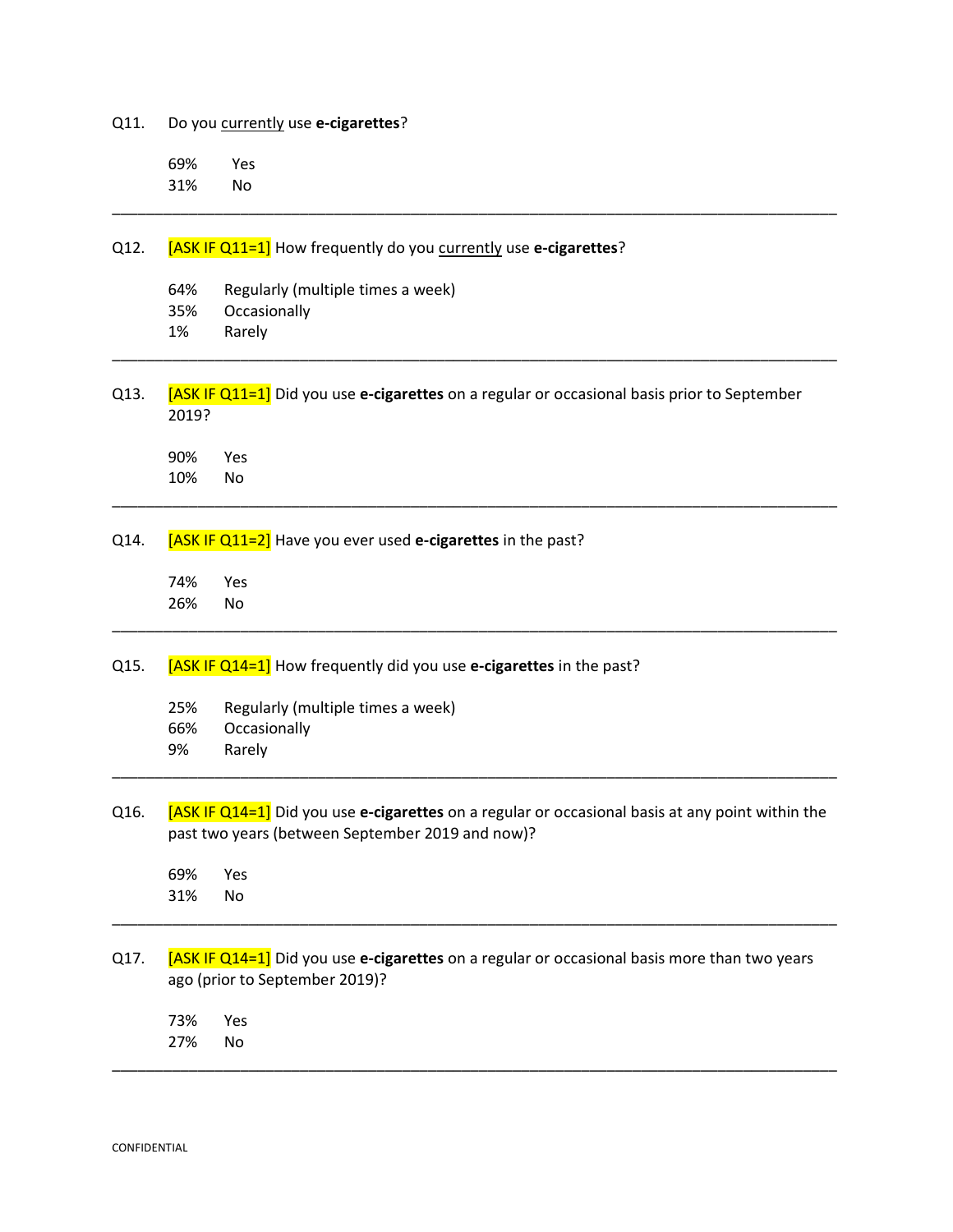Q18. Do you currently use **heated tobacco products**, also referred to as heat-not-burn tobacco products? 66% Yes 34% No \_\_\_\_\_\_\_\_\_\_\_\_\_\_\_\_\_\_\_\_\_\_\_\_\_\_\_\_\_\_\_\_\_\_\_\_\_\_\_\_\_\_\_\_\_\_\_\_\_\_\_\_\_\_\_\_\_\_\_\_\_\_\_\_\_\_\_\_\_\_\_\_\_\_\_\_\_\_\_\_\_\_\_\_\_ Q19. [ASK IF Q18=1] How frequently do you currently use **heated tobacco products**? 56% Regularly (multiple times a week) 39% Occasionally 4% Rarely \_\_\_\_\_\_\_\_\_\_\_\_\_\_\_\_\_\_\_\_\_\_\_\_\_\_\_\_\_\_\_\_\_\_\_\_\_\_\_\_\_\_\_\_\_\_\_\_\_\_\_\_\_\_\_\_\_\_\_\_\_\_\_\_\_\_\_\_\_\_\_\_\_\_\_\_\_\_\_\_\_\_\_\_\_ Q20. [ASK IF Q18=1] Did you use **heated tobacco products** on a regular or occasional basis prior to September 2019? 89% Yes 11% No \_\_\_\_\_\_\_\_\_\_\_\_\_\_\_\_\_\_\_\_\_\_\_\_\_\_\_\_\_\_\_\_\_\_\_\_\_\_\_\_\_\_\_\_\_\_\_\_\_\_\_\_\_\_\_\_\_\_\_\_\_\_\_\_\_\_\_\_\_\_\_\_\_\_\_\_\_\_\_\_\_\_\_\_\_ Q21. **[ASK IF Q18=2]** Have you ever used **heated tobacco products** in the past? 50% Yes 50% No \_\_\_\_\_\_\_\_\_\_\_\_\_\_\_\_\_\_\_\_\_\_\_\_\_\_\_\_\_\_\_\_\_\_\_\_\_\_\_\_\_\_\_\_\_\_\_\_\_\_\_\_\_\_\_\_\_\_\_\_\_\_\_\_\_\_\_\_\_\_\_\_\_\_\_\_\_\_\_\_\_\_\_\_\_ Q22. [ASK IF Q21=1] How frequently did you use **heated tobacco products** in the past? 21% Regularly (multiple times a week) 58% Occasionally 21% Rarely \_\_\_\_\_\_\_\_\_\_\_\_\_\_\_\_\_\_\_\_\_\_\_\_\_\_\_\_\_\_\_\_\_\_\_\_\_\_\_\_\_\_\_\_\_\_\_\_\_\_\_\_\_\_\_\_\_\_\_\_\_\_\_\_\_\_\_\_\_\_\_\_\_\_\_\_\_\_\_\_\_\_\_\_\_ Q23. [ASK IF Q21=1] Did you use **heated tobacco products** on a regular or occasional basis at any point within the past two years (between September 2019 and now)? 67% Yes 33% No \_\_\_\_\_\_\_\_\_\_\_\_\_\_\_\_\_\_\_\_\_\_\_\_\_\_\_\_\_\_\_\_\_\_\_\_\_\_\_\_\_\_\_\_\_\_\_\_\_\_\_\_\_\_\_\_\_\_\_\_\_\_\_\_\_\_\_\_\_\_\_\_\_\_\_\_\_\_\_\_\_\_\_\_\_ Q24. [ASK IF Q21=1] Did you use **heated tobacco products** on a regular or occasional basis more than two years ago (prior to September 2019)? 74% Yes 26% No \_\_\_\_\_\_\_\_\_\_\_\_\_\_\_\_\_\_\_\_\_\_\_\_\_\_\_\_\_\_\_\_\_\_\_\_\_\_\_\_\_\_\_\_\_\_\_\_\_\_\_\_\_\_\_\_\_\_\_\_\_\_\_\_\_\_\_\_\_\_\_\_\_\_\_\_\_\_\_\_\_\_\_\_\_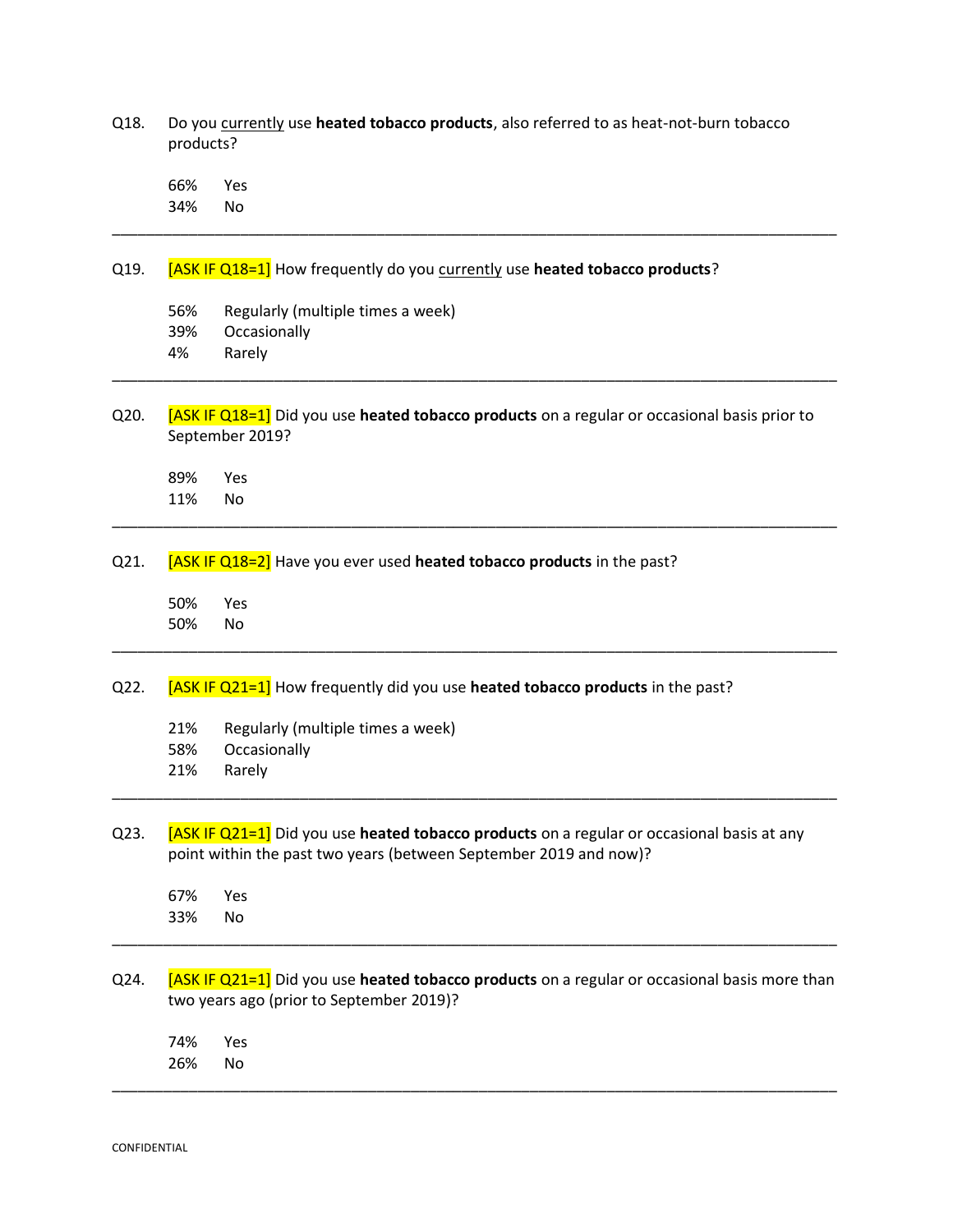## SCREENING CRITERIA

*continue survey if respondent is a current OR former user of e-cigarettes OR heated tobacco products*

| $Q12=1,2$ |
|-----------|
| OR        |
| $Q15=1,2$ |
| OR        |
| $Q19=1,2$ |
| OR        |
| Q22,1,2   |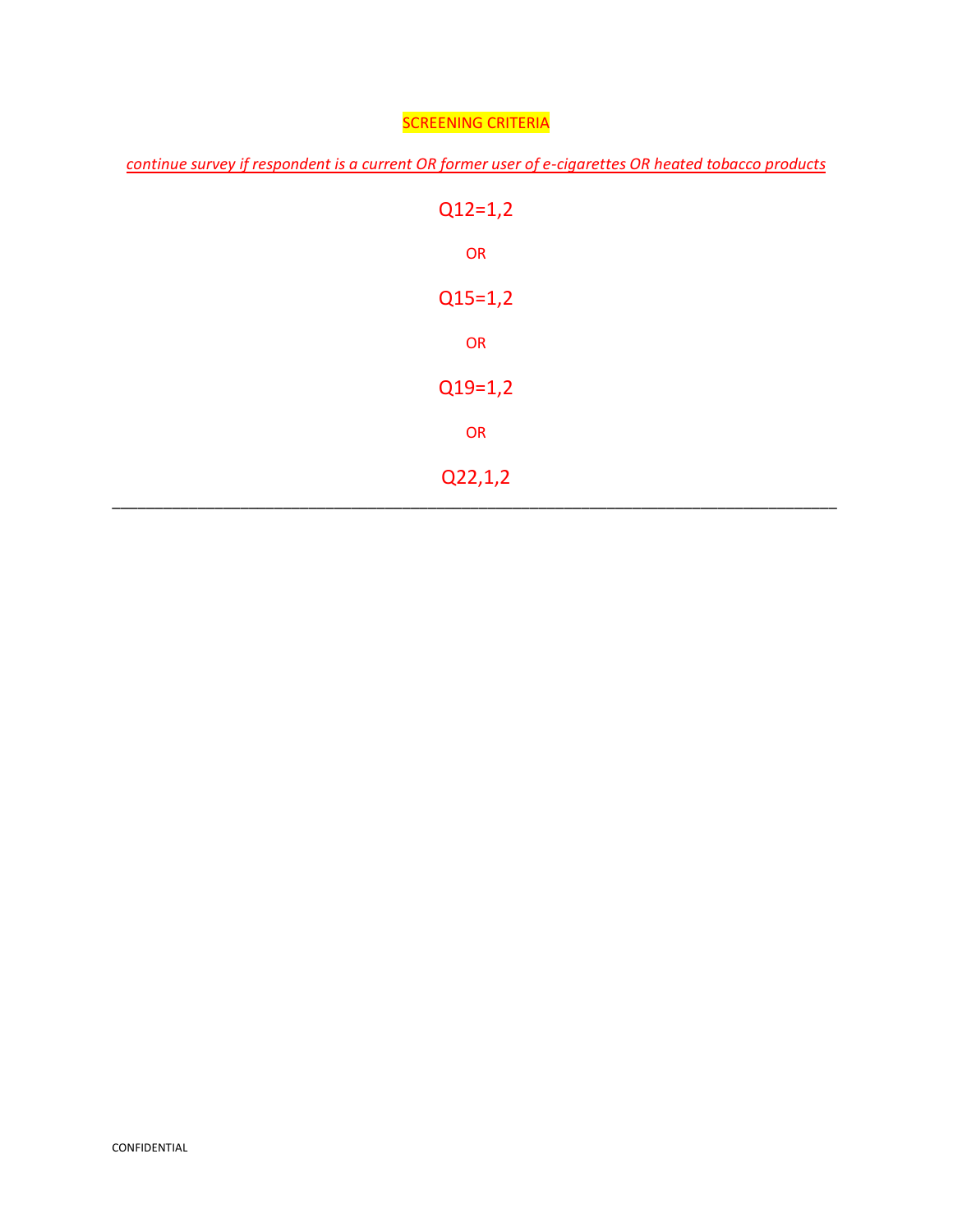*Now, thinking about regular / ordinary cigarettes…* 

Q25. Do you currently use **cigarettes**? 87% Yes 13% No \_\_\_\_\_\_\_\_\_\_\_\_\_\_\_\_\_\_\_\_\_\_\_\_\_\_\_\_\_\_\_\_\_\_\_\_\_\_\_\_\_\_\_\_\_\_\_\_\_\_\_\_\_\_\_\_\_\_\_\_\_\_\_\_\_\_\_\_\_\_\_\_\_\_\_\_\_\_\_\_\_\_\_\_\_ Q26. [ASK IF Q25=1] How frequently do you currently use **cigarettes**? 74% Regularly (multiple times a week) 24% Occasionally 2% Rarely \_\_\_\_\_\_\_\_\_\_\_\_\_\_\_\_\_\_\_\_\_\_\_\_\_\_\_\_\_\_\_\_\_\_\_\_\_\_\_\_\_\_\_\_\_\_\_\_\_\_\_\_\_\_\_\_\_\_\_\_\_\_\_\_\_\_\_\_\_\_\_\_\_\_\_\_\_\_\_\_\_\_\_\_\_ Q27. [ASK IF Q25=1] Did you use **cigarettes** on a regular or occasional basis prior to September 2019? 94% Yes 6% No \_\_\_\_\_\_\_\_\_\_\_\_\_\_\_\_\_\_\_\_\_\_\_\_\_\_\_\_\_\_\_\_\_\_\_\_\_\_\_\_\_\_\_\_\_\_\_\_\_\_\_\_\_\_\_\_\_\_\_\_\_\_\_\_\_\_\_\_\_\_\_\_\_\_\_\_\_\_\_\_\_\_\_\_\_ Q28. [ASK IF Q25=2] Have you ever used **cigarettes** in the past? 69% Yes 31% No \_\_\_\_\_\_\_\_\_\_\_\_\_\_\_\_\_\_\_\_\_\_\_\_\_\_\_\_\_\_\_\_\_\_\_\_\_\_\_\_\_\_\_\_\_\_\_\_\_\_\_\_\_\_\_\_\_\_\_\_\_\_\_\_\_\_\_\_\_\_\_\_\_\_\_\_\_\_\_\_\_\_\_\_\_ Q29. [ASK IF Q28=1] How frequently did you use **cigarettes** in the past? 40% Regularly (multiple times a week) 48% Occasionally 12% Rarely \_\_\_\_\_\_\_\_\_\_\_\_\_\_\_\_\_\_\_\_\_\_\_\_\_\_\_\_\_\_\_\_\_\_\_\_\_\_\_\_\_\_\_\_\_\_\_\_\_\_\_\_\_\_\_\_\_\_\_\_\_\_\_\_\_\_\_\_\_\_\_\_\_\_\_\_\_\_\_\_\_\_\_\_\_ Q30. [ASK IF Q28=1] Did you use **cigarettes** on a regular or occasional basis at any point within the past two years (between September 2019 and now)? 61% Yes 39% No \_\_\_\_\_\_\_\_\_\_\_\_\_\_\_\_\_\_\_\_\_\_\_\_\_\_\_\_\_\_\_\_\_\_\_\_\_\_\_\_\_\_\_\_\_\_\_\_\_\_\_\_\_\_\_\_\_\_\_\_\_\_\_\_\_\_\_\_\_\_\_\_\_\_\_\_\_\_\_\_\_\_\_\_\_ Q31. [ASK IF Q28=1] Did you use **cigarettes** on a regular or occasional basis more than two years ago (prior to September 2019)? 80% Yes 20% No \_\_\_\_\_\_\_\_\_\_\_\_\_\_\_\_\_\_\_\_\_\_\_\_\_\_\_\_\_\_\_\_\_\_\_\_\_\_\_\_\_\_\_\_\_\_\_\_\_\_\_\_\_\_\_\_\_\_\_\_\_\_\_\_\_\_\_\_\_\_\_\_\_\_\_\_\_\_\_\_\_\_\_\_\_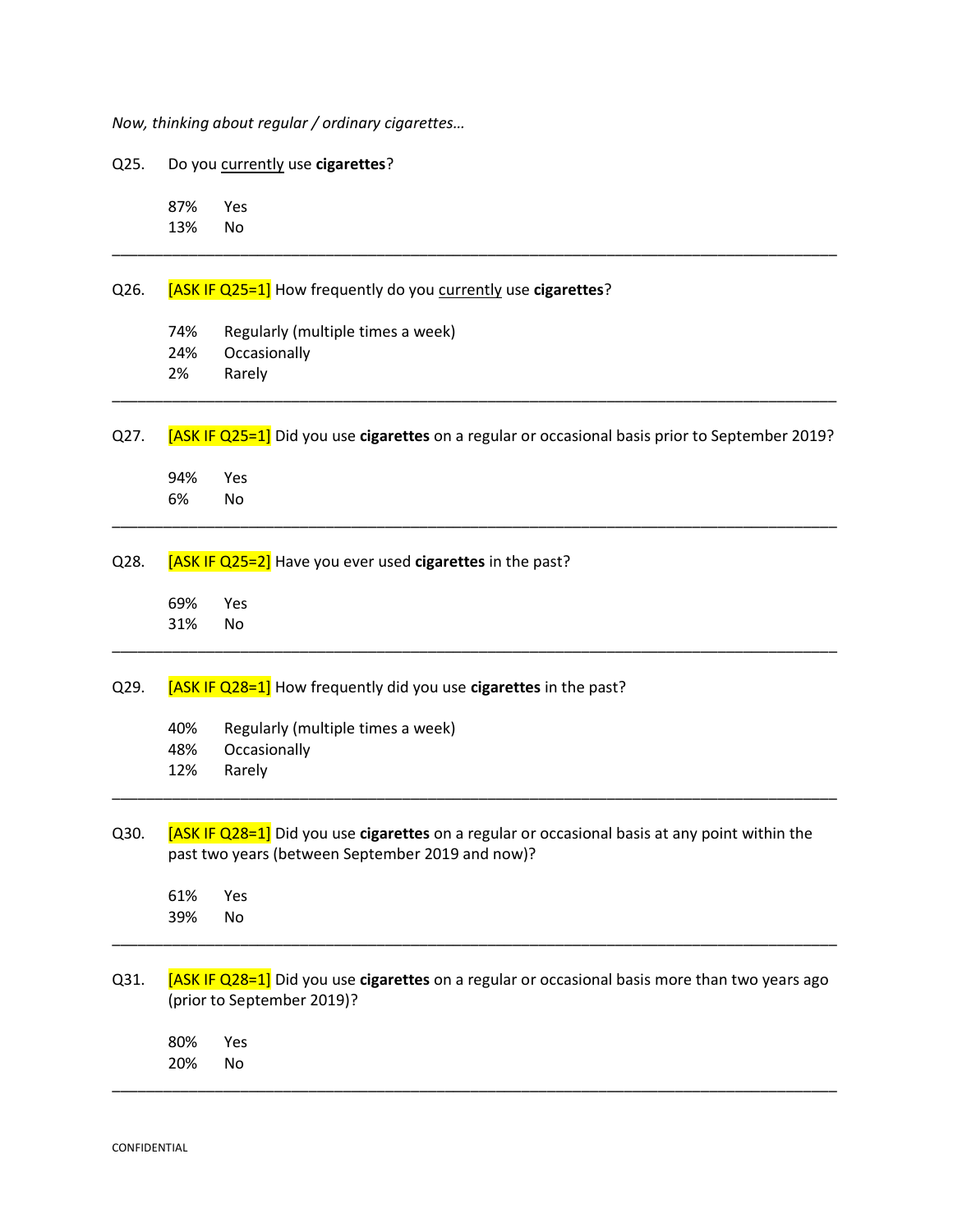*And finally, thinking about other types of tobacco products including bidis, cigars, cigarillos, tobacco pipes, shisha, paan, gutkha and other oral products containing tobacco…* 

\_\_\_\_\_\_\_\_\_\_\_\_\_\_\_\_\_\_\_\_\_\_\_\_\_\_\_\_\_\_\_\_\_\_\_\_\_\_\_\_\_\_\_\_\_\_\_\_\_\_\_\_\_\_\_\_\_\_\_\_\_\_\_\_\_\_\_\_\_\_\_\_\_\_\_\_\_\_\_\_\_\_\_\_\_

\_\_\_\_\_\_\_\_\_\_\_\_\_\_\_\_\_\_\_\_\_\_\_\_\_\_\_\_\_\_\_\_\_\_\_\_\_\_\_\_\_\_\_\_\_\_\_\_\_\_\_\_\_\_\_\_\_\_\_\_\_\_\_\_\_\_\_\_\_\_\_\_\_\_\_\_\_\_\_\_\_\_\_\_\_

Q32. Do you currently use **other types of tobacco products**?

65% Yes 35% No

#### Q33. [ASK IF Q32=1] How frequently do you currently use **other types of tobacco products**?

- 55% Regularly (multiple times a week)
- 39% Occasionally
- 6% Rarely

#### Q34. [ASK IF Q32=1] Which of these **other types of tobacco products** do you currently use? *Please check all that apply.*

- 72% Paan, Gutkha or other oral products containing tobacco
- 66% Cigars/Cigarillos
- 50% Tobacco pipes
- 31% Bidis
- 22% Shisha
- 1% Other (please specify)
- Q35. [ASK IF Q32=1] Did you use **other types of tobacco products** on a regular or occasional basis prior to September 2019?

\_\_\_\_\_\_\_\_\_\_\_\_\_\_\_\_\_\_\_\_\_\_\_\_\_\_\_\_\_\_\_\_\_\_\_\_\_\_\_\_\_\_\_\_\_\_\_\_\_\_\_\_\_\_\_\_\_\_\_\_\_\_\_\_\_\_\_\_\_\_\_\_\_\_\_\_\_\_\_\_\_\_\_\_\_

\_\_\_\_\_\_\_\_\_\_\_\_\_\_\_\_\_\_\_\_\_\_\_\_\_\_\_\_\_\_\_\_\_\_\_\_\_\_\_\_\_\_\_\_\_\_\_\_\_\_\_\_\_\_\_\_\_\_\_\_\_\_\_\_\_\_\_\_\_\_\_\_\_\_\_\_\_\_\_\_\_\_\_\_\_

\_\_\_\_\_\_\_\_\_\_\_\_\_\_\_\_\_\_\_\_\_\_\_\_\_\_\_\_\_\_\_\_\_\_\_\_\_\_\_\_\_\_\_\_\_\_\_\_\_\_\_\_\_\_\_\_\_\_\_\_\_\_\_\_\_\_\_\_\_\_\_\_\_\_\_\_\_\_\_\_\_\_\_\_\_

\_\_\_\_\_\_\_\_\_\_\_\_\_\_\_\_\_\_\_\_\_\_\_\_\_\_\_\_\_\_\_\_\_\_\_\_\_\_\_\_\_\_\_\_\_\_\_\_\_\_\_\_\_\_\_\_\_\_\_\_\_\_\_\_\_\_\_\_\_\_\_\_\_\_\_\_\_\_\_\_\_\_\_\_\_

91% Yes 9% No

#### Q36. [ASK IF Q32=2] Have you ever used **other types of tobacco products** in the past?

38% Yes 62% No

#### Q37. [ASK IF Q36=1] How frequently did you use **other types of tobacco products** in the past?

- 18% Regularly (multiple times a week)
- 53% Occasionally
- 30% Rarely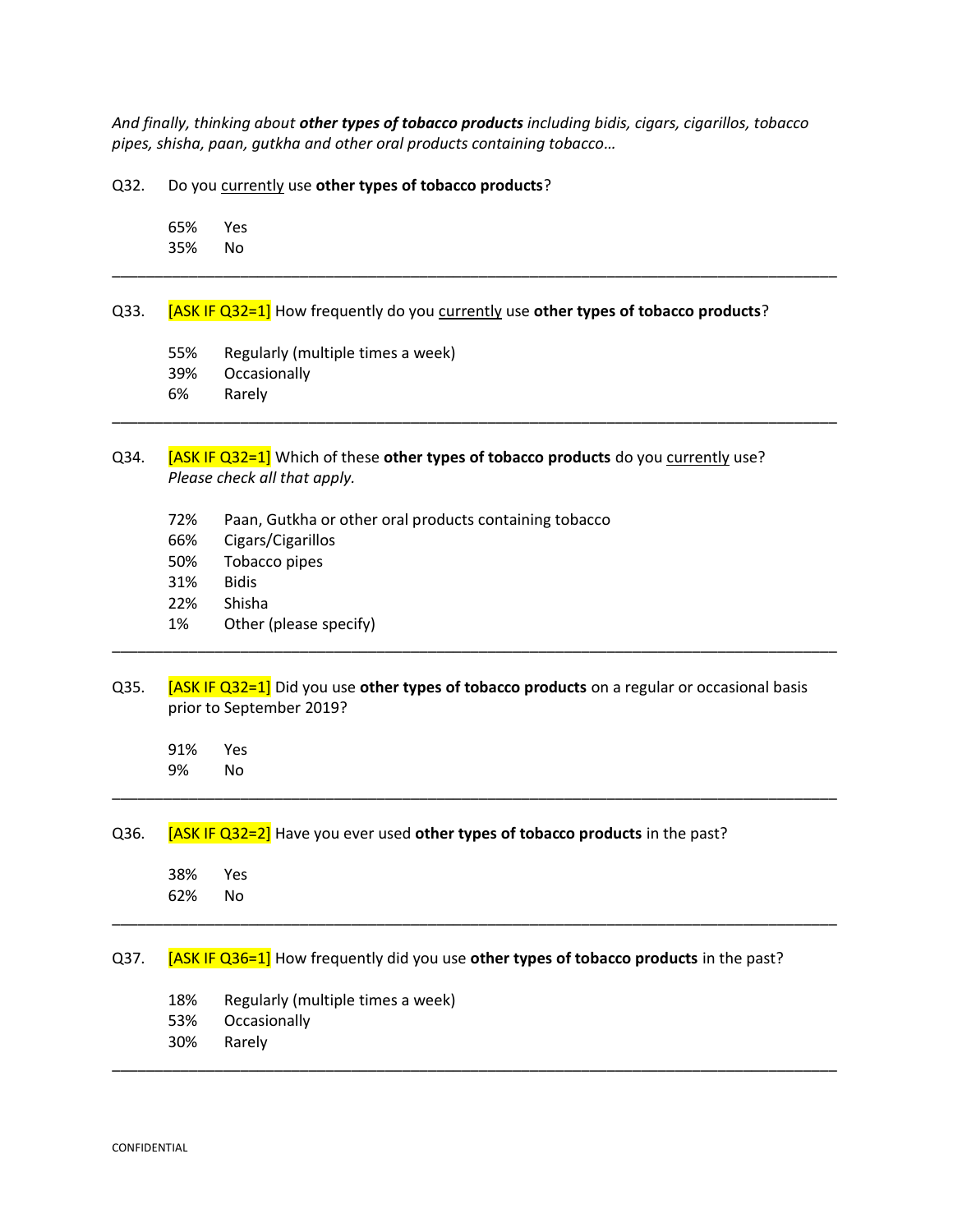- Q38. [ASK IF Q36=1] Which of these **other types of tobacco products** did you use on a regular or occasional basis in the past? *Please check all that apply.*
	- 62% Paan, Gutkha or other oral products containing tobacco
	- 50% Cigars/Cigarillos
	- 30% Tobacco pipes
	- 31% Bidis
	- 25% Shisha
	- 3% Other (please specify)
- Q39. [ASK IF Q36=1] Did you use **other types of tobacco products** on a regular or occasional basis at any point within the past two years (between September 2019 and now)?

\_\_\_\_\_\_\_\_\_\_\_\_\_\_\_\_\_\_\_\_\_\_\_\_\_\_\_\_\_\_\_\_\_\_\_\_\_\_\_\_\_\_\_\_\_\_\_\_\_\_\_\_\_\_\_\_\_\_\_\_\_\_\_\_\_\_\_\_\_\_\_\_\_\_\_\_\_\_\_\_\_\_\_\_\_

60% Yes 40% No

Q40. **[ASK IF Q36=1]** Did you use **other types of tobacco products** on a regular or occasional basis more than two years ago (prior to September 2019)?

\_\_\_\_\_\_\_\_\_\_\_\_\_\_\_\_\_\_\_\_\_\_\_\_\_\_\_\_\_\_\_\_\_\_\_\_\_\_\_\_\_\_\_\_\_\_\_\_\_\_\_\_\_\_\_\_\_\_\_\_\_\_\_\_\_\_\_\_\_\_\_\_\_\_\_\_\_\_\_\_\_\_\_\_\_

\_\_\_\_\_\_\_\_\_\_\_\_\_\_\_\_\_\_\_\_\_\_\_\_\_\_\_\_\_\_\_\_\_\_\_\_\_\_\_\_\_\_\_\_\_\_\_\_\_\_\_\_\_\_\_\_\_\_\_\_\_\_\_\_\_\_\_\_\_\_\_\_\_\_\_\_\_\_\_\_\_\_\_\_\_

72% Yes 28% No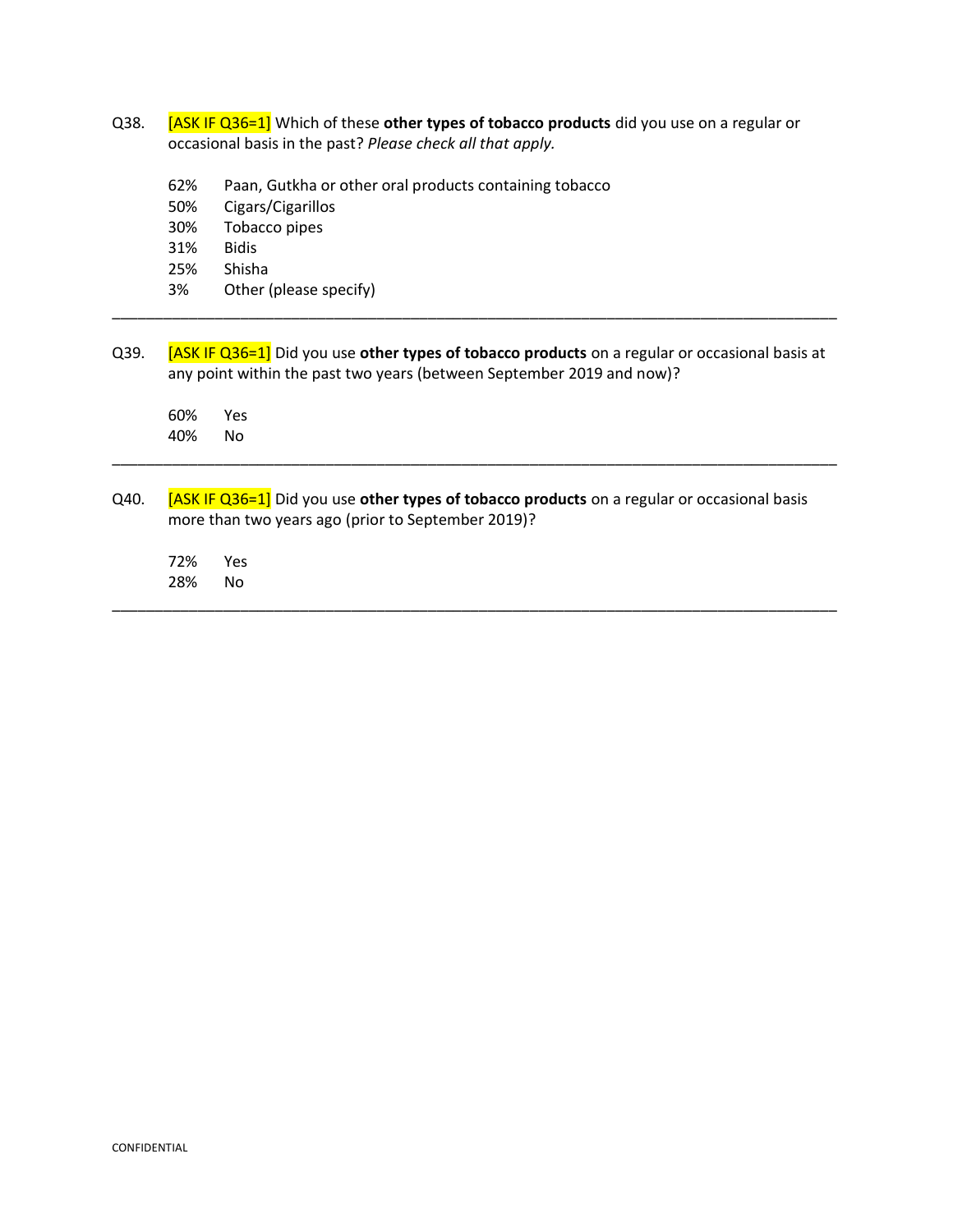*Thinking once again about e-cigarettes and heated tobacco products…* 

- Q101. Please select the main reason that you currently use or previously used e-cigarettes or heated tobacco products:
	- 45% A better alternative to smoking cigarettes, bidis or pipe
	- 18% A healthier alternative
	- 13% Recreation
	- 12% Less smoke
	- 6% Less smell
	- 5% Less disturbance to others
	- 1% Other (explain)
- Q102. Prior to taking this survey, were you aware that e-cigarettes and heated tobacco products were banned here in India, thus making it illegal to sell these products as of September 2019?

\_\_\_\_\_\_\_\_\_\_\_\_\_\_\_\_\_\_\_\_\_\_\_\_\_\_\_\_\_\_\_\_\_\_\_\_\_\_\_\_\_\_\_\_\_\_\_\_\_\_\_\_\_\_\_\_\_\_\_\_\_\_\_\_\_\_\_\_\_\_\_\_\_\_\_\_\_\_\_\_\_\_\_\_\_

- 72% Yes 28% No
- Q103.  $[ASK IF Q13=1 OR Q17=1 OR Q20=1 OR Q24=1]$  Earlier in this survey you indicated that you used e-cigarettes and/or heated tobacco products on a regular or occasional basis **prior to** September 2019 when these products were banned.

\_\_\_\_\_\_\_\_\_\_\_\_\_\_\_\_\_\_\_\_\_\_\_\_\_\_\_\_\_\_\_\_\_\_\_\_\_\_\_\_\_\_\_\_\_\_\_\_\_\_\_\_\_\_\_\_\_\_\_\_\_\_\_\_\_\_\_\_\_\_\_\_\_\_\_\_\_\_\_\_\_\_\_\_\_

Following the ban of these products in September 2019, did you… *(please select all that apply)*

| 39%<br>Continue to use e-cigarettes or heated tobacco products |  |
|----------------------------------------------------------------|--|
|----------------------------------------------------------------|--|

- 36% **Permanently** switch to regular cigarettes or other forms of tobacco products
- 40% **Temporarily** switch to regular cigarettes or other forms of tobacco products

\_\_\_\_\_\_\_\_\_\_\_\_\_\_\_\_\_\_\_\_\_\_\_\_\_\_\_\_\_\_\_\_\_\_\_\_\_\_\_\_\_\_\_\_\_\_\_\_\_\_\_\_\_\_\_\_\_\_\_\_\_\_\_\_\_\_\_\_\_\_\_\_\_\_\_\_\_\_\_\_\_\_\_\_\_

- 15% **Permanently** quit using all forms of tobacco
- 11% **Temporarily** quit using all forms of tobacco
- Q104. Do you think that the government should come up with new ways to reduce the harm caused by smoking cigarettes?

| 95% | <b>TOTAL YES</b>    |
|-----|---------------------|
| 3%  | <b>TOTAL NO</b>     |
| 71% | Yes - definitely    |
| 25% | Yes                 |
| 2%  | N٥                  |
| 1%  | No – definitely not |
| 1%  | Don't know          |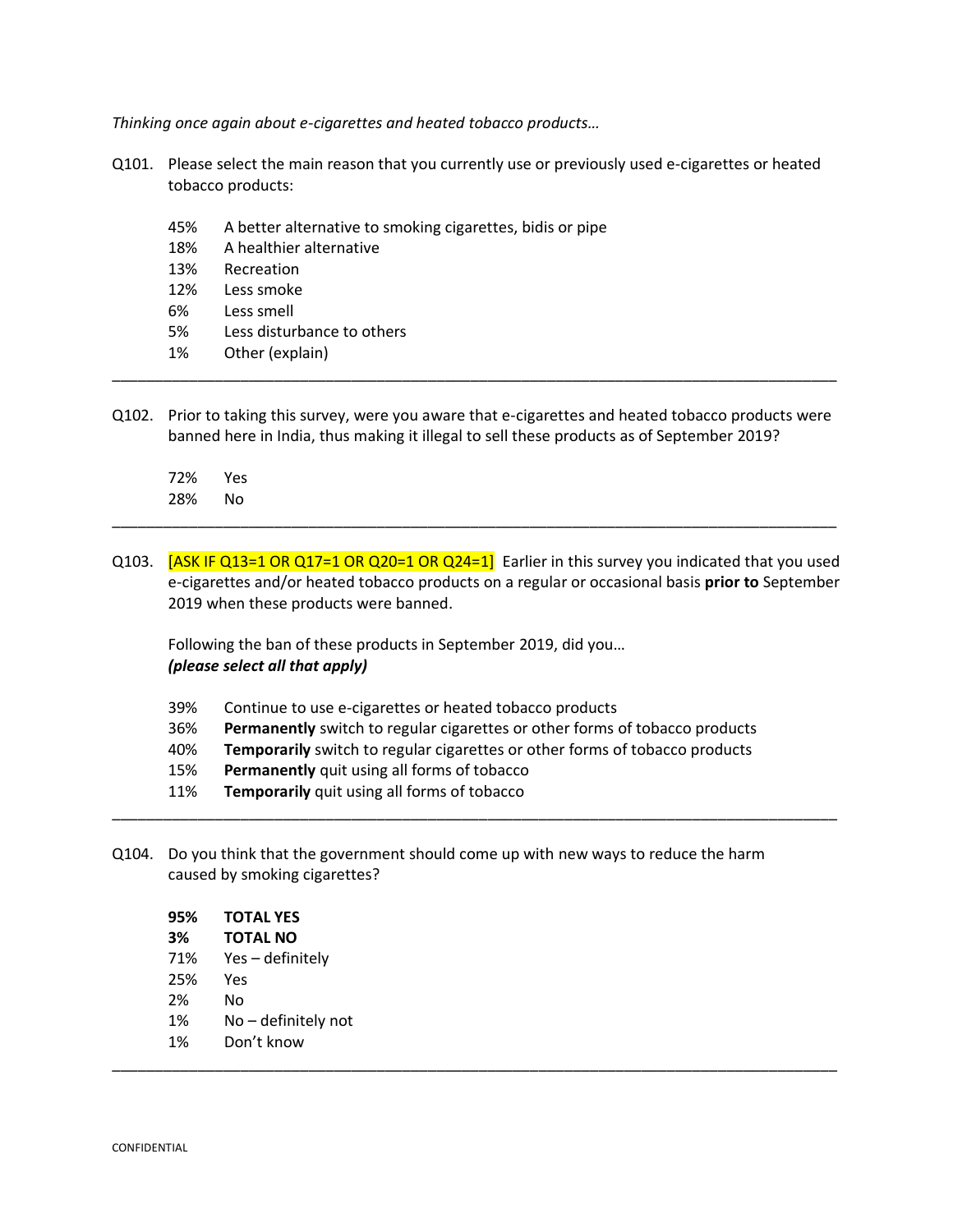As you may or may not know, cigarettes burn tobacco to produce smoke, providing smokers with tobacco flavor and nicotine. Burning tobacco also produces thousands of other chemicals. Experts agree that the chemicals created by burning tobacco are the main cause of smoking-related diseases like lung cancer, heart disease, and emphysema.

Products like e-cigarettes, vape, or heated tobacco products do not burn tobacco. They use heat to create a vapor that provides nicotine and flavor. Because there is no burning, the vapor contains fewer harmful chemicals. Many experts believe these "smoke-free" products are better alternatives to cigarettes for people who would otherwise continue to smoke.

Q105. Upon learning this information, do you believe the government should remove the ban on ecigarettes and heated tobacco products?

| 81% | <b>TOTAL YES</b>    |
|-----|---------------------|
| 16% | <b>TOTAL NO</b>     |
| 53% | Yes – definitely    |
| 28% | Yes                 |
| 11% | No                  |
| 6%  | No – definitely not |
| 3%  | Don't know          |
|     |                     |

Q106. Do you believe alternative products like e-cigarettes and heated tobacco products should be just as accessible to adult smokers as regular cigarettes?

\_\_\_\_\_\_\_\_\_\_\_\_\_\_\_\_\_\_\_\_\_\_\_\_\_\_\_\_\_\_\_\_\_\_\_\_\_\_\_\_\_\_\_\_\_\_\_\_\_\_\_\_\_\_\_\_\_\_\_\_\_\_\_\_\_\_\_\_\_\_\_\_\_\_\_\_\_\_\_\_\_\_\_\_\_

| 87% | <b>TOTAL YES</b>    |
|-----|---------------------|
| 11% | <b>TOTAL NO</b>     |
| 52% | Yes – definitely    |
| 35% | Yes                 |
| 8%  | No                  |
| 4%  | No - definitely not |
| 2%  | Don't know          |
|     |                     |

Q107. Do you believe that products like e-cigarettes and heated tobacco products are a better alternative to cigarettes?

|    | 86%<br><b>TOTAL YES</b> |  |  |
|----|-------------------------|--|--|
|    | <b>TOTAL NO</b><br>12%  |  |  |
|    | Yes - definitely<br>51% |  |  |
|    | 35%<br>Yes              |  |  |
| 8% | No                      |  |  |
| 4% | No - definitely not     |  |  |
| 3% | Don't know              |  |  |
|    |                         |  |  |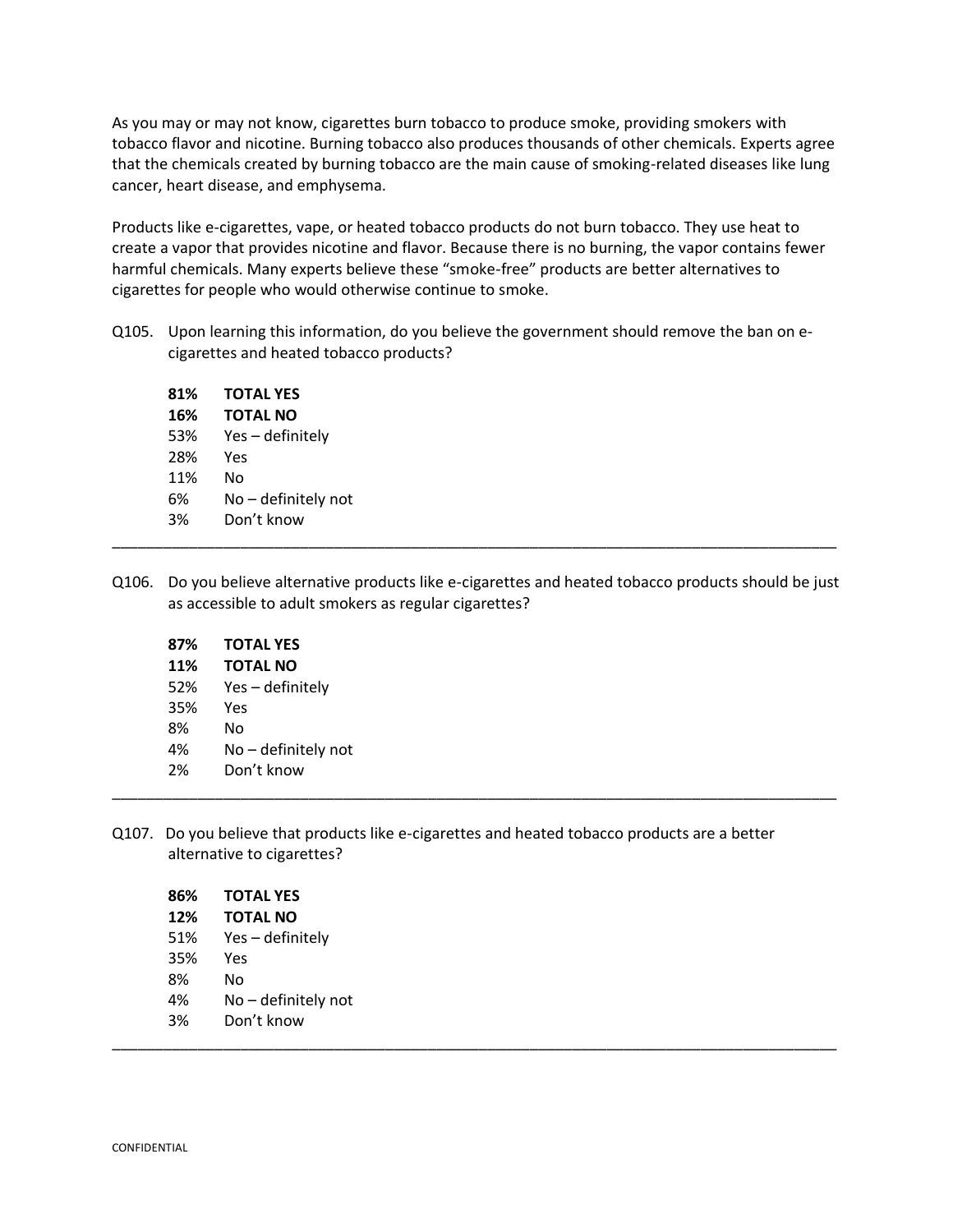Q108. [ASK IF Q25=1 OR Q32=1] Earlier in the survey, you indicated that you currently use cigarettes or other types of tobacco products.

Would you consider switching to a smoke-free alternative product (such as an e-cigarette, heated tobacco product, or tobacco/nicotine pouch) if it were legal, met quality and safety standards, and were conveniently available?

| 92% | <b>TOTAL YES</b>    |  |
|-----|---------------------|--|
| 6%  | <b>TOTAL NO</b>     |  |
| 60% | Yes-definitely      |  |
| 32% | Yes                 |  |
| 5%  | No.                 |  |
| 1%  | No - definitely not |  |
| 2%  | Don't know          |  |
|     |                     |  |

*Now, just a few final questions for statistical purposes…*

- D1. Thinking about national level elections in this country, do you tend to vote in these elections all of the time, most of the time, some of the time, rarely, or never?
	- 68% All of the time
	- 26% Most of the time
	- 4% Some of the time
	- 1% Rarely
	- 1% Never
- D2. How interested would you say you are in politics and public policy issues? Would you say you are…

\_\_\_\_\_\_\_\_\_\_\_\_\_\_\_\_\_\_\_\_\_\_\_\_\_\_\_\_\_\_\_\_\_\_\_\_\_\_\_\_\_\_\_\_\_\_\_\_\_\_\_\_\_\_\_\_\_\_\_\_\_\_\_\_\_\_\_\_\_\_\_\_\_\_\_\_\_\_\_\_\_\_\_\_\_

### **94% TOTAL INTERESTED**

- **6% TOTAL NOT INTERESTED**
- 59% Very interested
- 35% Somewhat interested
- 5% Not very interested
- 1% Not interested at all
- D3. During an average week, how often would you say you have talked about government, politics, or society with your family, friends, or co-workers?

\_\_\_\_\_\_\_\_\_\_\_\_\_\_\_\_\_\_\_\_\_\_\_\_\_\_\_\_\_\_\_\_\_\_\_\_\_\_\_\_\_\_\_\_\_\_\_\_\_\_\_\_\_\_\_\_\_\_\_\_\_\_\_\_\_\_\_\_\_\_\_\_\_\_\_\_\_\_\_\_\_\_\_\_\_

- 67% Several times a week
- 31% Once or twice
- 2% Not at all